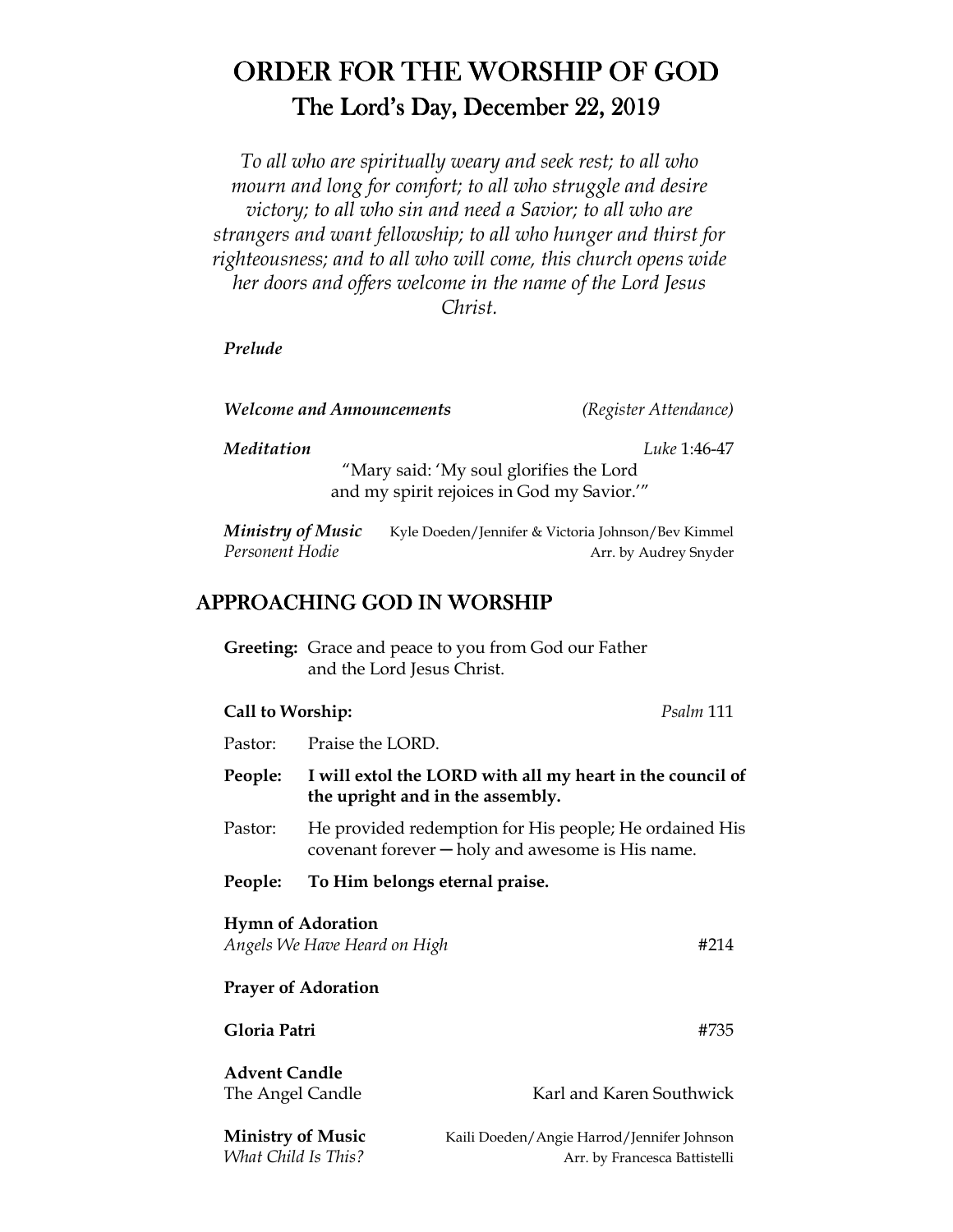## APPROACHING GOD IN CONFESSION AND SERVICE

#### **Call to Confession:** *Romans* 7:4-6

"So, my brothers, you also died to the law through the body of Christ, that you might belong to another, to Him who was raised from the dead, in order that we might bear fruit to God. For when we were controlled by the sinful nature, the sinful passions aroused by the law were at work in our bodies, so that we bore fruit for death. But now, by dying to what once bound us, we have been released from the law so that we serve in the new way of the Spirit, and not in the old way of the written code."

**Prayer of Confession in Unison:** 

**Father, You tell us that when we were controlled by the sinful nature, we bore fruit for death. Through Jesus we have died to the sin nature. It no longer rules over us. Instead, we are to follow and live by Your Spirit. As we do this, we bear fruit to You.** 

**Forgive us when we live as slaves to our sin nature. Help us to understand the high position You have bestowed on us in Christ. May we live through Your grace in such a way as to bear much fruit in Your name.** 

We ask it in the name of our Lord Jesus. Amen

#### **Now hear the Lord's Assurance of Pardon**

"Blessed is he whose transgressions are forgiven, who sins are covered."

*Psalm* 32:1

**Hymn**  *God Rest You Merry, Gentlemen* #211

**Offertory Prayer** 

**Giving of Tithes and Offerings** 

**Offertory**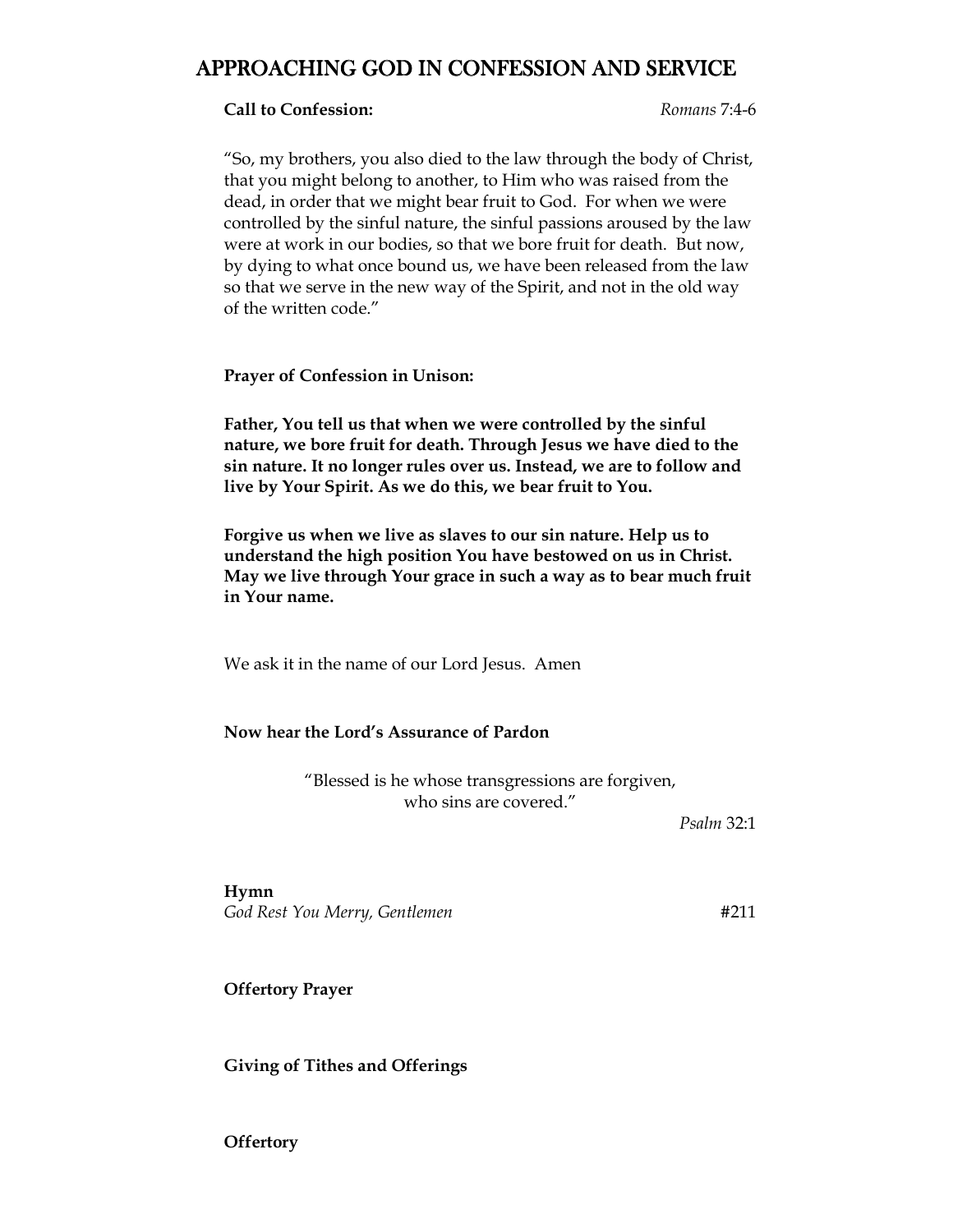**Hymn**  *Good Christian Men, Rejoice* #207

**Pastoral Prayer** 

## RECEIVING THE WORD OF GOD

| The Scripture Reading: | II Samuel 9:1-13 |
|------------------------|------------------|
|                        | Hebrews 8:6-13   |

- Pastor: Blessed are those who hear the Word of God and observe it.
- **People: Open our eyes, that we may see wonderful things from Thy Word.**

Children may leave at this time for Children's Church. (Ages 3-7)

#### **The Morning Sermon**

*David's Covenant Love* **Rev. Tim Rackley** 

### **Prayer of Application**

## RESPONDING TO THE WORD OF GOD

**Hymn**

*Comfort, Comfort Ye My People* #197

**Benediction** *Hebrews* 13:20-21

 Pastor: "May the God of peace, who through the blood of the eternal covenant brought back from the dead our Lord Jesus, that great Shepherd of the sheep, equip you with everything good for doing His will, and may He work in us what is pleasing to Him, through Jesus Christ, to whom be glory for ever and ever." Amen

*\_\_\_\_\_\_\_\_\_\_\_\_\_\_\_\_\_\_\_\_\_\_\_\_\_\_\_\_\_\_\_\_\_\_\_\_\_\_\_\_\_\_\_\_\_\_\_\_\_\_\_\_\_\_\_\_\_\_\_\_\_\_\_\_\_\_*

#### **Postlude**

ASSISTING IN WORSHIP Rev. Tim Rackley, Senior Pastor **Marlon Johnston**, *Assisting Elder Marlon Johnston, Assisting Elder* Rev. Don Rackley, *Associate Pastor* **Kyle Doeden**, *Pianist* **Kyle Doeden**, *Pianist*